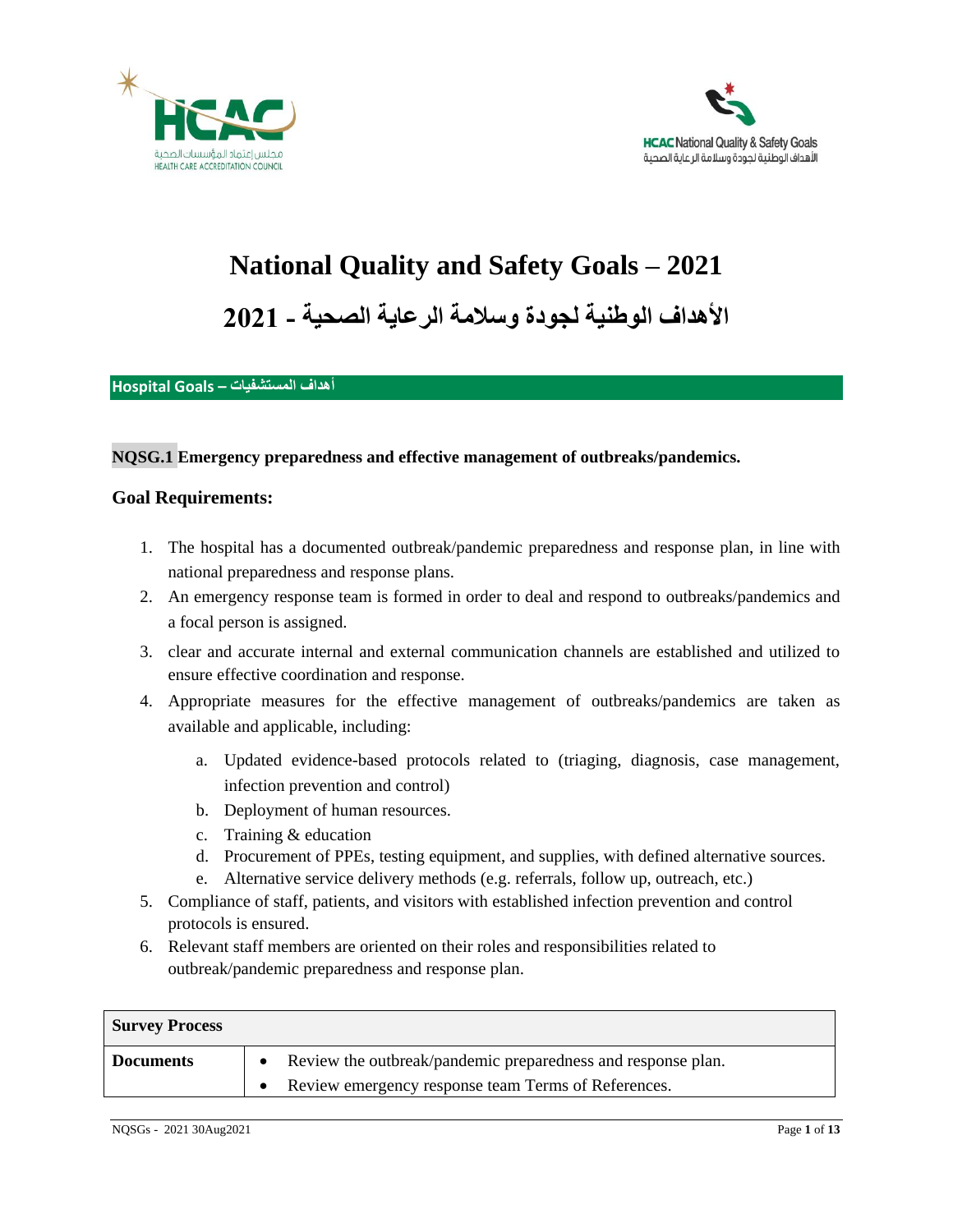



|                    | Review documentations related to staff training and education.<br>٠                         |  |  |  |
|--------------------|---------------------------------------------------------------------------------------------|--|--|--|
|                    | Review established protocols.<br>٠                                                          |  |  |  |
|                    | Review data related to compliance levels with established infection prevention<br>٠         |  |  |  |
|                    | and control protocols.                                                                      |  |  |  |
| <b>Interview</b>   | Interview hospital leaders on process followed to ensure the availability of<br>٠           |  |  |  |
|                    | staff, supplies, and alternative service delivery methods.                                  |  |  |  |
|                    | Interview staff and ask about their roles and responsibilities with regards to<br>$\bullet$ |  |  |  |
|                    | outbreak/pandemic preparedness and response plan.                                           |  |  |  |
| <b>Observation</b> | Observe availability of PPEs, essential supplies, and equipment.<br>٠                       |  |  |  |
|                    | Observe compliance with established protocols.<br>٠                                         |  |  |  |
|                    |                                                                                             |  |  |  |

# **الهدف األول التأهب للطوارئ واإلدارة الفعالة لتفشي األوبئة و/أو الجوائح**

- .1 لدى المستشفى خطة موثقة للتعامل مع الجائحة واالستجابة لها، بما يتماشى مع خطط التأهب واالستجابة الوطنية
- 2. تم تشكيل فريق الاستجابة للطوارئ للتعامل مع حالات تفشي الأوبئة / الجائحة وتم تعيين شخص مرجعي للفريق
	- .3 توجد قنوات اتصال داخلية وخارجية واضحة ودقيقة ويتم استخدامها لضمان التنسيق واالستجابة الفعالة
- .4 تم اتخاذ التدابير المناسبة لإلدارة الفعالة لتفشي األوبئة/الجائحة حسب توافرها وقابليتها للتطبيق، والتي تتضمن:
- بروتوكوالت محدثة قائمة على أدلة علمية متعلقة بـ )الفرز، والتشخيص، وإدارة الحاالت، والوقاية من العدوى ومكافحتها(
	- توفير الموارد البشرية
		- التدريب والتعليم
	- توفير معدات الوقاية الشخصية وأجهزة الفحص واإلمدادات الالزمة مع تحديد مصادر بديلة.
	- .5 توجد اجراءات لمراقبة التزام الموظفين والمرضى والزائرين بتطبيق بروتوكوالت الوقاية من العدوى ومكافحتها
	- .6 يتم توجيه الموظفين المعنيين بشأن أدوارهم ومسؤولياتهم المتعلقة بخطة التأهب للفاشية / الجائحة واالستجابة لها

|                                                                                                   | عملية التقييم  |
|---------------------------------------------------------------------------------------------------|----------------|
| • قم بمراجعة خطة الاستعداد للتعامل مع الأوبئة/الجائحة والاستجابة لها                              | مراجعة الوثائق |
| • قم بمراجعة الشروط المرجعية لفريق الاستجابة للطوارئ                                              |                |
| • قم بمراجعة الوثائق والسجلات المتعلقة بتدريب وتثقيف العاملين                                     |                |
| • قم بمراجعة البرونوكولات المطبقة                                                                 |                |
| ·      قم بمراجعة البيانات المنعلقة بمستويات الامتثال لبروتوكولات الوقاية من العدوى ومكافحتها     |                |
| •      قم بمقابلة قادة المستشفى بشأن الإجراءات المنبعة لضمان توافر الموظفين والإمدادات وطرق تقديم | مقابلة         |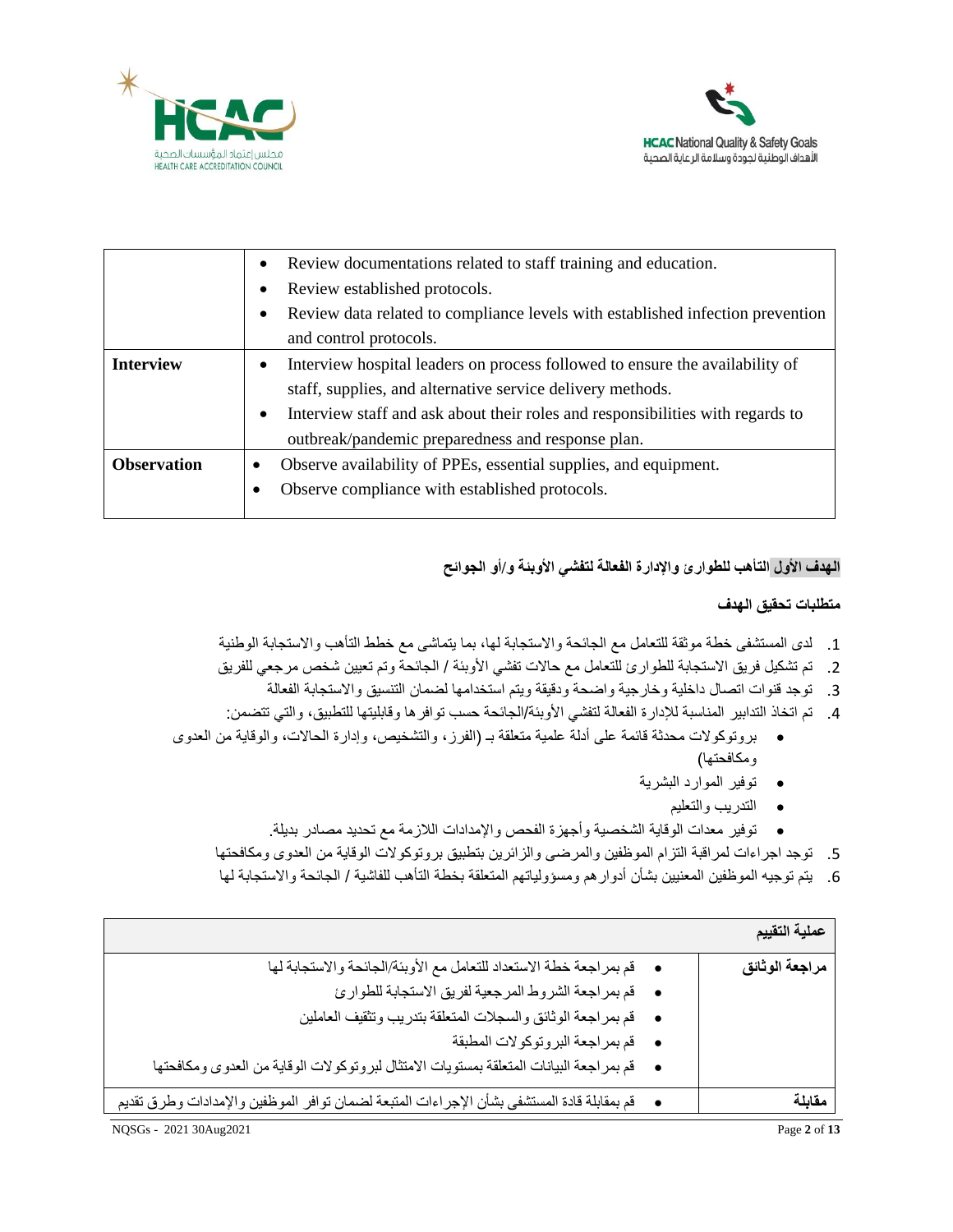



| الخدمة البدبلة<br>•      قم بمقابلة الموظفين بشأن أدوار هم ومسؤولياتهم فيما يتعلق بالتأهب للجائحة وتطبيق خطة الاستجابة |        |
|------------------------------------------------------------------------------------------------------------------------|--------|
| • ملاحظة توفر وسائل الحماية الشخصية، الإمدادات الأساسية، والأجهزة<br>• ملاحظة مدى الالتزام بالبروتوكولات المعمول بها   | ملاحظة |

## **NQSG.2: Appropriate Use of Antibiotics**

- 1. There is a program for antibiotics stewardship in the hospital, which addresses:
	- a. Goals and objectives
	- b. Scope
	- c. Policies and procedures for antibiotics
	- d. List of restricted antibiotics
	- e. Approval process for prescribed antibiotics
- 2. A committee of multidisciplinary team(s) supports the implementation of the program. The multidisciplinary team may include (infection disease physicians, nurses, pharmacist, clinical pharmacist, infection preventionist, quality improvement specialist, microbiologist, etc…)
- 3. An updated antibiogram guides the prescription of antibiotics to patients
- 4. Performance measures for improving antibiotic use are developed and monitored. Results are disseminated internally and externally to the relevant staff members/parties, as required.
- 5. Actions for improvement are taken, and the achieved improvements are maintained and incorporated in day to day activities and used to evaluate and improve the program.
- **6.** The hospital participates in raising the community awareness and understanding of antimicrobial resistance through effective communication and education and training. Evidence of participation is available.

| <b>Survey Process</b> |                                                                                                                                                                                                                                                                                                                                                                                     |
|-----------------------|-------------------------------------------------------------------------------------------------------------------------------------------------------------------------------------------------------------------------------------------------------------------------------------------------------------------------------------------------------------------------------------|
| <b>Documents</b>      | Review documented antibiotic stewardship program.<br>$\bullet$<br>Review the term of reference for the multidisciplinary committee responsible<br>$\bullet$<br>for supporting the program.<br>Review documented and updated antibiogram, disseminated and available to<br>$\bullet$                                                                                                 |
|                       | physicians to guide the prescription of antibiotics to patients.<br>Review documented data regarding the monitoring of identified antibiotic's<br>$\bullet$<br>prescription and use, and implemented performance measure.<br>Review training records and material intended to increase awareness on<br>$\bullet$<br>antimicrobial resistance to the hospital's staff and community. |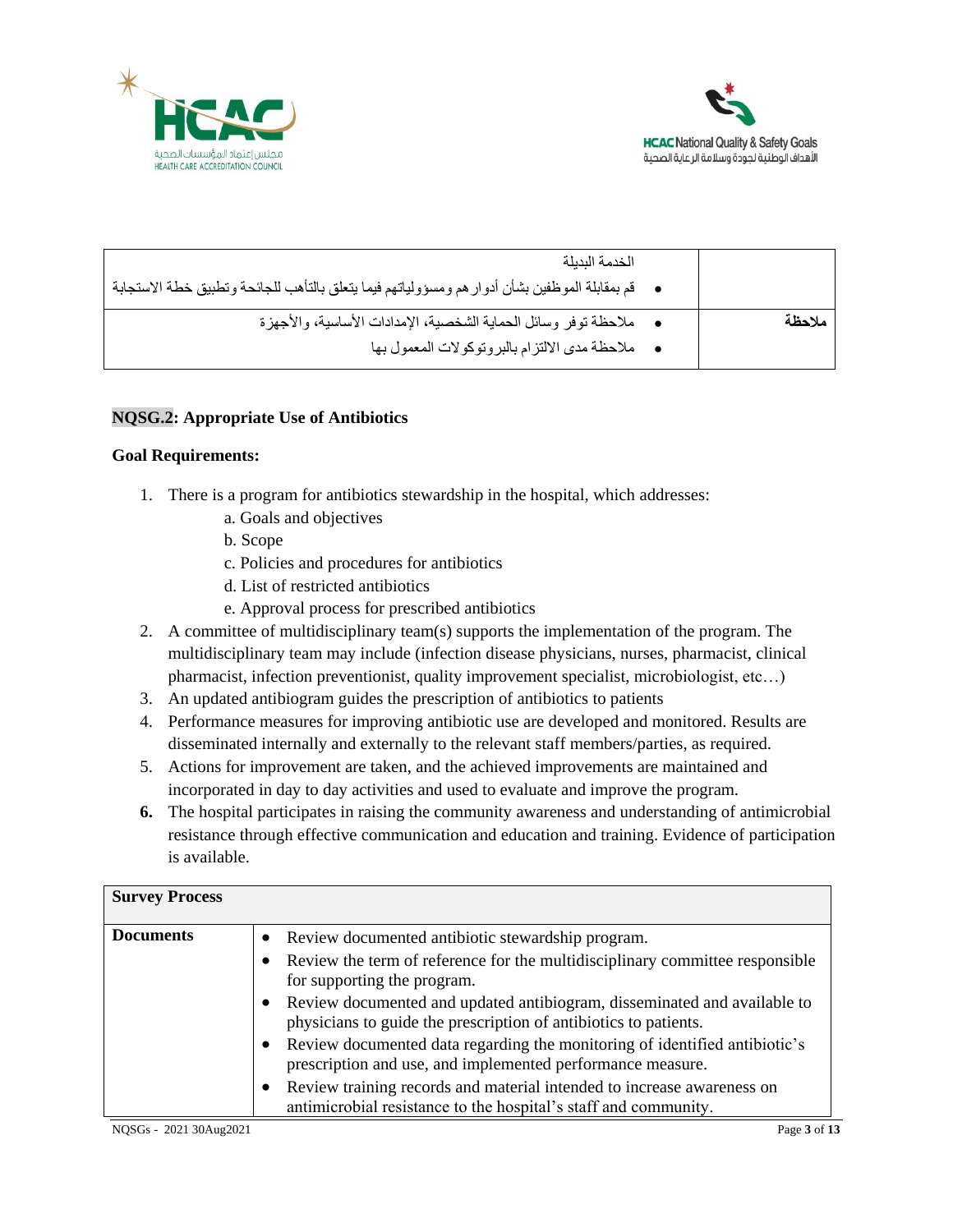



| <b>Interview</b>   | Interview committee members responsible for antibiotic stewardship on<br>actions implemented to improve the use of antibiotics in the hospital. |
|--------------------|-------------------------------------------------------------------------------------------------------------------------------------------------|
| <b>Observation</b> | <b>NA</b>                                                                                                                                       |

## **الهدف الثاني االستخدام األمثل للمضادات الحيوية**

- .1 يتوفر برنامج إلدارة المضادات الحيوية في المستشفى، يتضمن:
	- أ. المقاصد واالهداف
		- ب. نطاق الخدمة
	- ت. السياسات و اإلجراءات فيما يخص المضادات الحيوية.
		- ث. قائمة بالمضادات الحيوية المقيدة
		- ج. عملية الموافقة على المضادات الحيوية الموصوفة
- 2. يتم تشكيل لجنة تتكون من فريق (فرق) متعددة التخصصات لدعم تنفيذ البرنامج. قد يشمل الفريق متعدد التخصصات )مثال: أطباء أمراض معدية، والتمريض، وصيدلي، والصيدلي السريري، واختصاصي الوقاية من العدوى، وأخصائي تُحسين الجودة، وأخصائي أحياء دقيقة، الخ ...)
	- .3 يتوفر نظام محدث لترصد مقاومة المضادات الحيوية المبني على نتائج الفحوصات المخبرية فيما يخص حساسية الميكروبات للمضادات الحيوية (antibiogram )في توجيه عملية وصف المضادات الحيوية للمرضى.
	- .4 يتم تطوير وتنفيذ مقاييس لتحسين استخدام المضادات الحيوية. يتم تعميم نتائج تحسين األداء على االشخاص و /أو األطراف المعنية داخل وخارج المستشفى، كما تقتضي الحاجة.
- 5. يتم اتخاذ الإجراءات التي تؤدي الى التحسين المستدام وإدراجها في الأنشطة اليومية وتستخدم في تقييم وتحسين البرنامج.
- .6 يشارك المستشفى في فعاليات توعوية ضمن المجتمع المحلي فيما يخص مقاومة المضادات الحيوية من خالل التواصل الفعال والتدريب. يتوفر دليل على مشاركة المستشفى.

|                                                                                             | عملية التقييم  |
|---------------------------------------------------------------------------------------------|----------------|
| •      قم بمر اجعة بر نامج الاستخدام الأمثل للمضادات الحيوية المطبق في المستشفى             | مراجعة الوثائق |
| • قم بمراجعة الشروط المرجعية الخاصة باللجنة متعددة التخصصات المسؤولة عن دعم البرنامج.       |                |
| • قم بمراجعة ال Antibiogram المحدث والمعمم على الكوادر المعنية ومن ضمنهم الأطباء            |                |
| ●     قم بمر اجعة البيانات الموثقة فيما يتعلق بمراقبة نسب وصف واستخدام مضادات حيوية منتقاة، |                |
| ونتائج قياس مؤشرات الأداء                                                                   |                |
| مراجعة سجلات التدريب والمواد التي تهدف إلى زيادة الوعي العاملين والمجتمع حول الاستخدام      |                |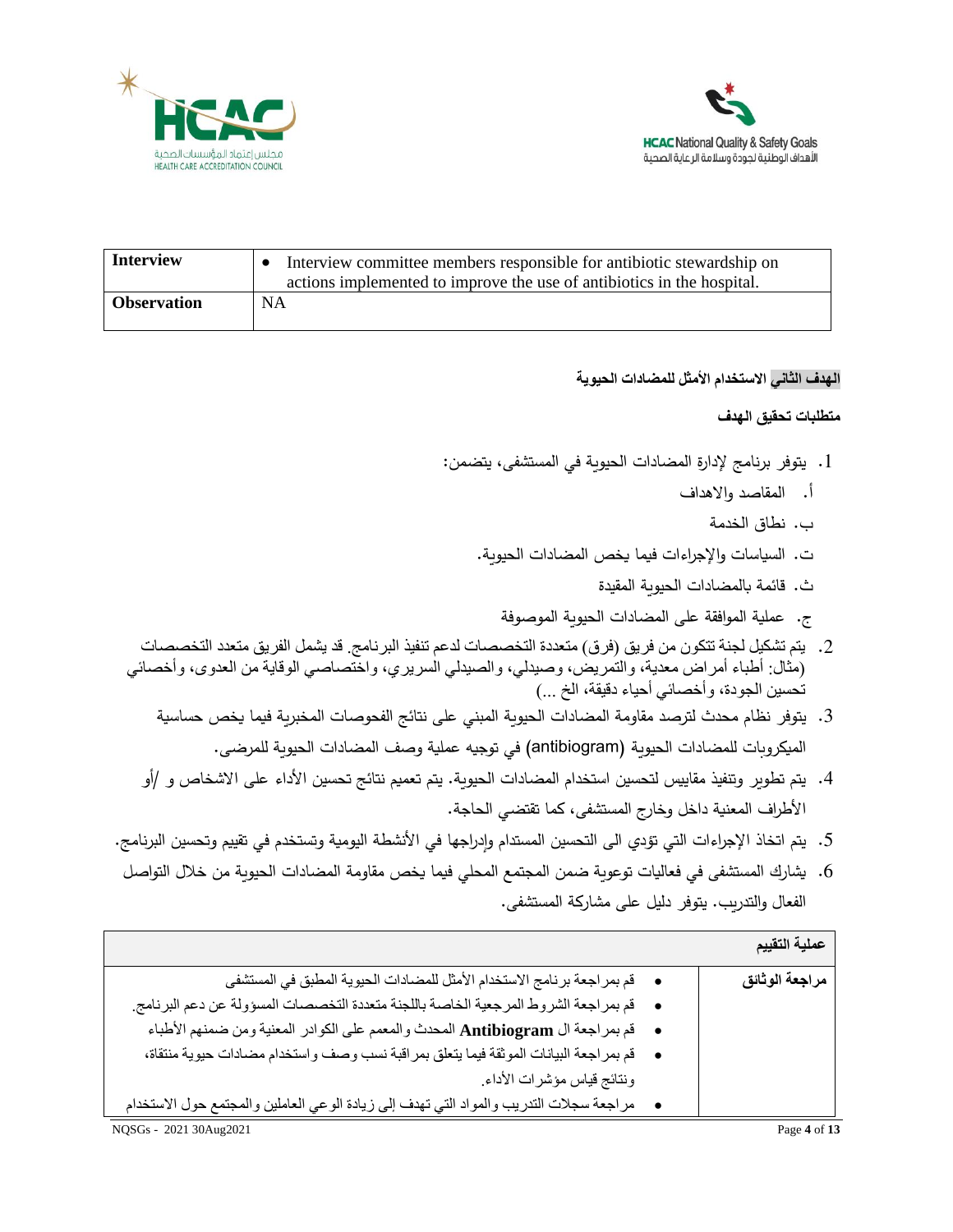



| الأمثل للمضادات والحد من المقاومة.                                                                                                                 |        |
|----------------------------------------------------------------------------------------------------------------------------------------------------|--------|
| مقابلة أعضاء اللجنة المسؤولين عن الإشراف على المضادات الحيوية بشأن الإجر اءات المنفذة<br>$\bullet$<br>لتحسين استخدام المضادات الحيوية في المستشفى. | مقابلة |
| لا ينطبق                                                                                                                                           | ملاحظة |
|                                                                                                                                                    |        |

## **NQSG.3 Safe working environment to health care providers**

- 1. There is a documented occupational health and safety program available to all staff, which includes:
	- a. Identification of work-related risks and hazards for each employee considering (medical conditions, work related illness, and work restrictions)
	- b. Instituted preventive measures to reduce occupational exposure to hazards
	- c. Exposure management and follow up
	- d. Implemented measures to protect staff against violence, bullying and harassment
	- e. Staff awareness and training
- 2. A process is in place to provide data on work related incidents and injuries, including those related to hazardous materials and wastes.
- 3. Staff member's education and training on the risks within the hospital environment and their jobrelated risks is provided and documented.
- 4. Mechanisms to manage occupational related illnesses are available.
- 5. Evidence related to program implementation is available, including: periodic inspections, work related incidents and injuries reporting, and corrective and preventive actions taken.

| <b>Survey Process</b> |           |                                                                                                                                                                                               |
|-----------------------|-----------|-----------------------------------------------------------------------------------------------------------------------------------------------------------------------------------------------|
| <b>Documents</b>      | $\bullet$ | Review the hospital's staff health program, to verify its components.                                                                                                                         |
|                       | ٠<br>٠    | Review documentation of hazards identifications and assessment, and means to<br>prevent them in the hospital.<br>Review evidence of program implementation, including: (periodic inspections, |
|                       |           | incident reporting, corrective and preventive actions taken).                                                                                                                                 |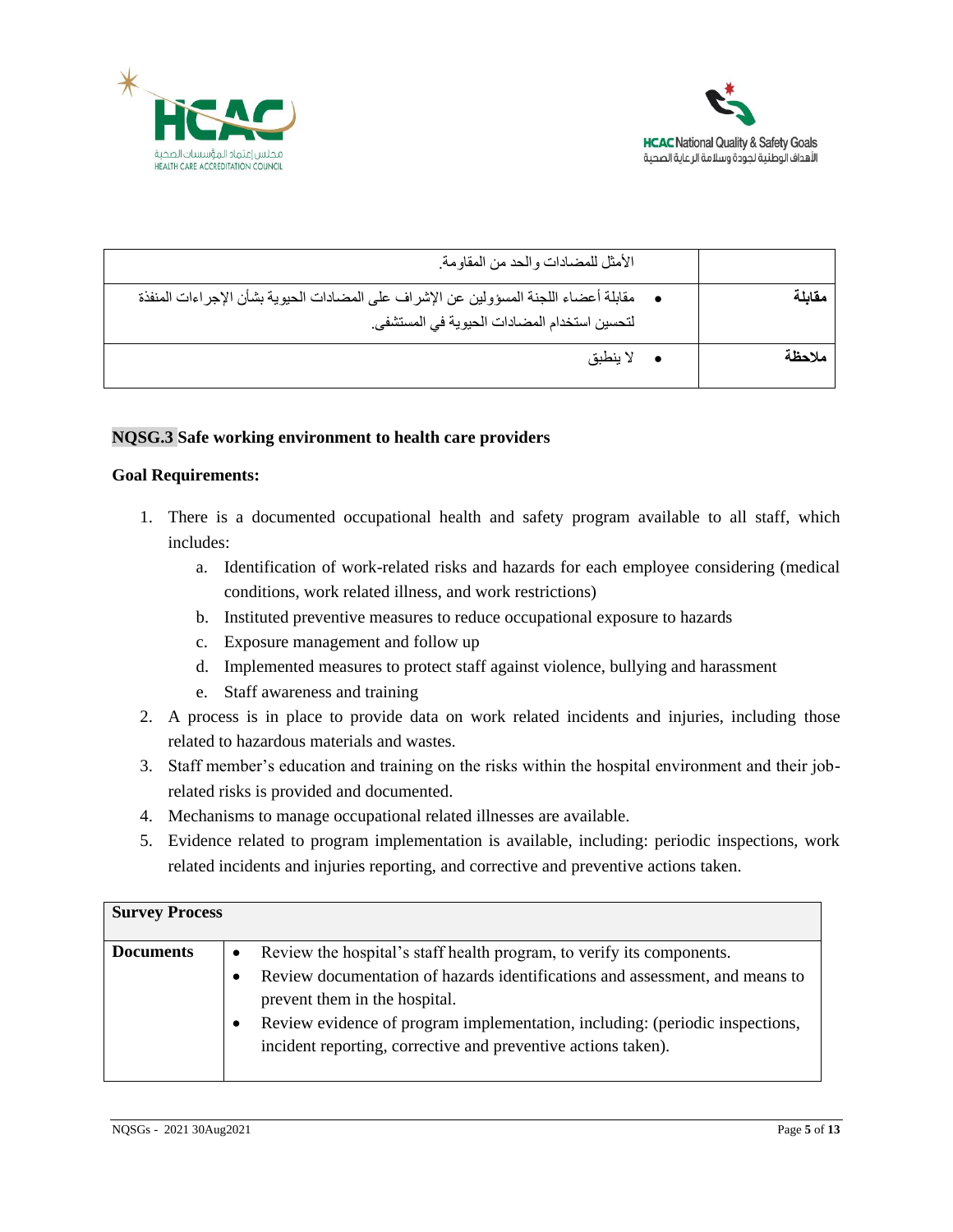



| <b>Interview</b>   | Interview hospital risk management, quality, and infection prevention programs<br>on their contribution in the staff health and safety program development and<br>implementation.  |
|--------------------|------------------------------------------------------------------------------------------------------------------------------------------------------------------------------------|
| <b>Observation</b> | Observe while touring the facility, the precautions that have been taken to<br>minimize or prevent work-related incidents and/or injuries, e.g., personal<br>protective equipment. |

# **الهدف الثالث ضمان بيئة عمل آمنة لمقدمي الرعاية الصحية**

- .1 يوجد برنامج موثق للصحة والسالمة المهنية متاح لجميع الموظفين، والذي يشمل:
- تحديد المخاطر والمخاطر المتعلقة بالعمل لكل موظف مع مراعاة )الظروف الطبية، واألمراض المرتبطة بالعمل، وقيود العمل(
	- تدابير وقائية مقررة للحد من التعرض المهني للمخاطر
	- التعامل مع التعرض المهني للمخاطر/اإلصابات ومتابعتها
	- تدابير لحماية الموظفين من العنف واإلساءة والمضايقات
		- توعية وتدريب الموظفين
	- .2 توجد عملية لتوفير بيانات عن الحوادث واإلصابات المتعلقة بالعمل، بما في ذلك تلك المتعلقة بالمواد والنفايات الخطرة.
	- .3 يتم توفير وتوثيق تدريبات الموظفين وتثقيفهم على المخاطر داخل بيئة المستشفى والمخاطر المتعلقة بوظيفتهم
		- .4 تتوفر آليات إلدارة األمراض المتعلقة بالمهنة
- .5 توجد أدلة متعلقة بتنفيذ البرنامج، بما في ذلك: عمليات التفتيش الدورية، واإلبالغ عن الحوادث واإلصابات المتعلقة بالعمل، واإلجراءات التصحيحية والوقائية المتخذة.

|                                                                                            | عملية التقييم  |
|--------------------------------------------------------------------------------------------|----------------|
| ●     مراجعة برنامج صحة العاملين بالمستشفى للتحقق من اكتمال مكوناته                        | مراجعة الوثائق |
| مر اجعة وثائق تحديد المخاطر وتقييمها، ووسائل الوقاية منها في المستشفى                      |                |
| مراجعة أدلة تنفيذ البرنامج، بما في ذلك: (عمليات التفتيش الدورية، والإبلاغ عن الحوادث،      |                |
| والإجراءات التصحيحية والوقائية المتخذة).                                                   |                |
| مقابلة القائمين على إدارة المخاطر والجودة وبرامج الوقاية من العدوي في المستشفى حول مساهمته | مقابلة         |
| في تطوير وتنفيذ برنامج صحة وسلامة الموظفين.                                                |                |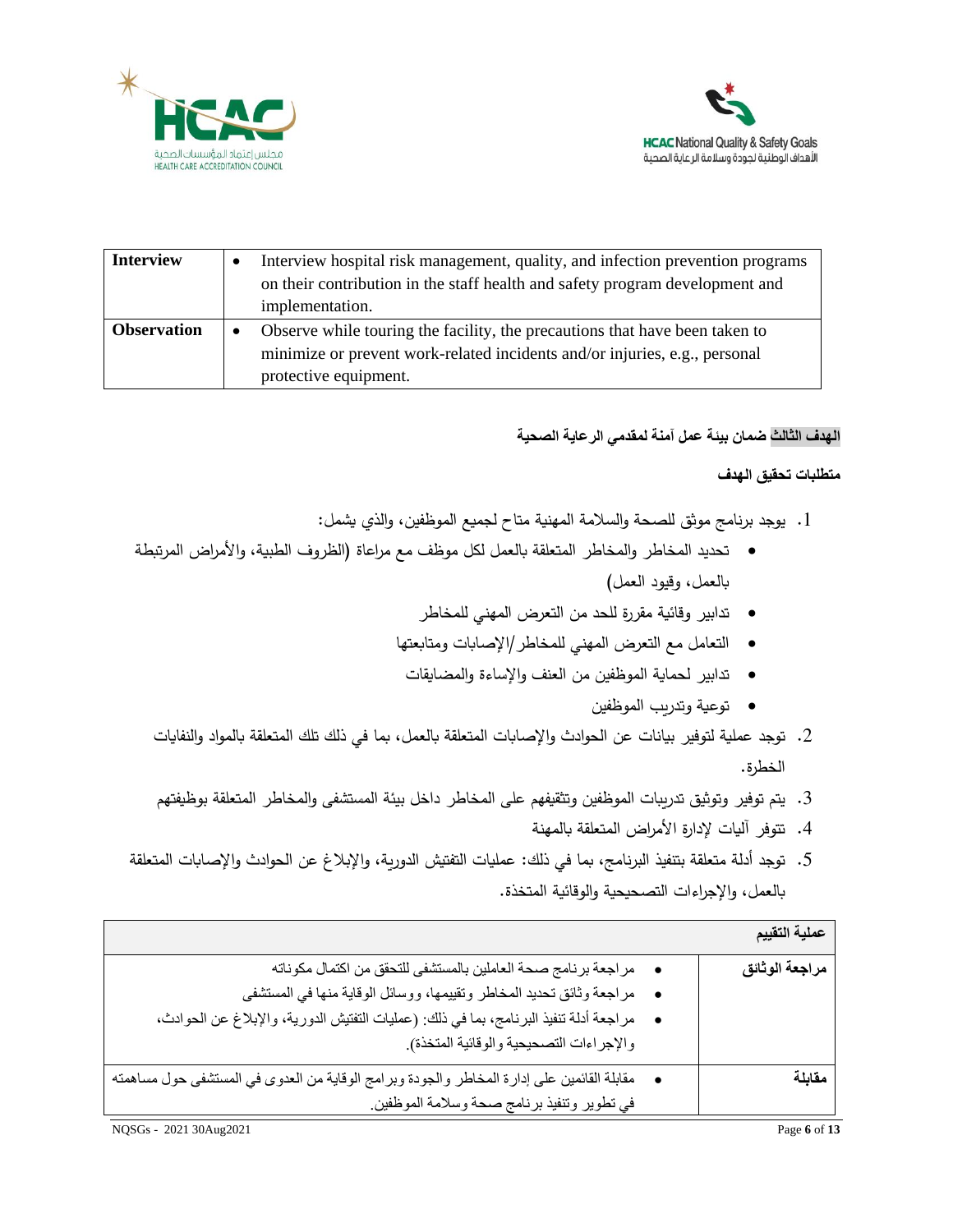



| •     لاحظ أثناء النجول في المنشأة، الاحتياطات التي تم اتخاذها لتقليل أو منع الحوادث و / أو الإصابات | ملاحظة |
|------------------------------------------------------------------------------------------------------|--------|
| المتعلقة بالعمل، على سبيل المثال، معدات الحماية الشخصية.                                             |        |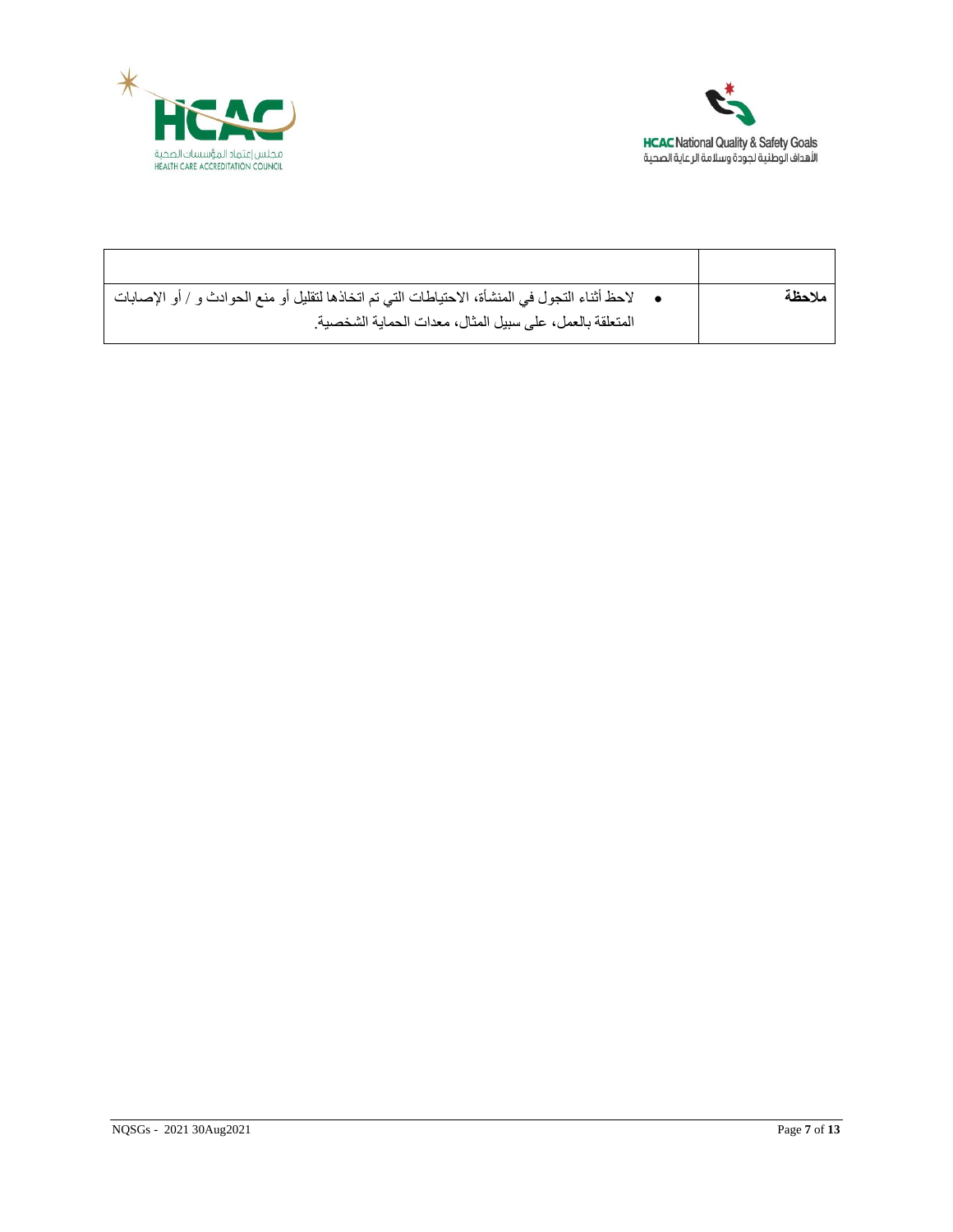



## **أهداف مراكز الرعاية الصحية األولية – Goals Centers Healthcare Primary**

## **NQSG.1 Emergency preparedness and effective management of outbreaks/pandemics.**

- 1. The center has a documented outbreak/pandemic preparedness and response plan, in line with national preparedness and response plans.
- 2. An emergency response team is formed in order to deal and respond to outbreaks/pandemics and a focal person is assigned.
- 3. clear and accurate internal and external communication channels are established and utilized to ensure effective coordination and response.
- 4. Appropriate measures for the effective management of outbreak/pandemic are taken as available and applicable, including:
	- a. Updated evidence-based protocols related to (triaging, referral, infection prevention and control)
	- b. Deployment of human resources.
	- c. Training & education
	- d. Procurement of PPEs, testing equipment, and supplies, with defined alternative sources.
- 5. Compliance of staff, patients, and visitors with established infection prevention and control protocols is ensured.
- 6. Relevant staff members are oriented on their roles and responsibilities related to outbreak/pandemic preparedness and response plan.

| <b>Survey Process</b> |                                                                                                |
|-----------------------|------------------------------------------------------------------------------------------------|
| <b>Documents</b>      | Review the outbreak/pandemic preparedness and response plan.<br>$\bullet$                      |
|                       | Review emergency response team Terms of References.<br>٠                                       |
|                       | Review documentations related to staff training and education.<br>٠                            |
|                       | Review established protocols.<br>٠                                                             |
|                       | Review data related to compliance levels with established infection prevention<br>$\bullet$    |
|                       | and control protocols.                                                                         |
| <b>Interview</b>      | Interview center leaders on process followed to ensure the availability of staff,<br>$\bullet$ |
|                       | supplies, and alternative service delivery methods.                                            |
|                       | Interview staff and ask about their roles and responsibilities with regards to<br>$\bullet$    |
|                       | outbreak/pandemic preparedness and response plan.                                              |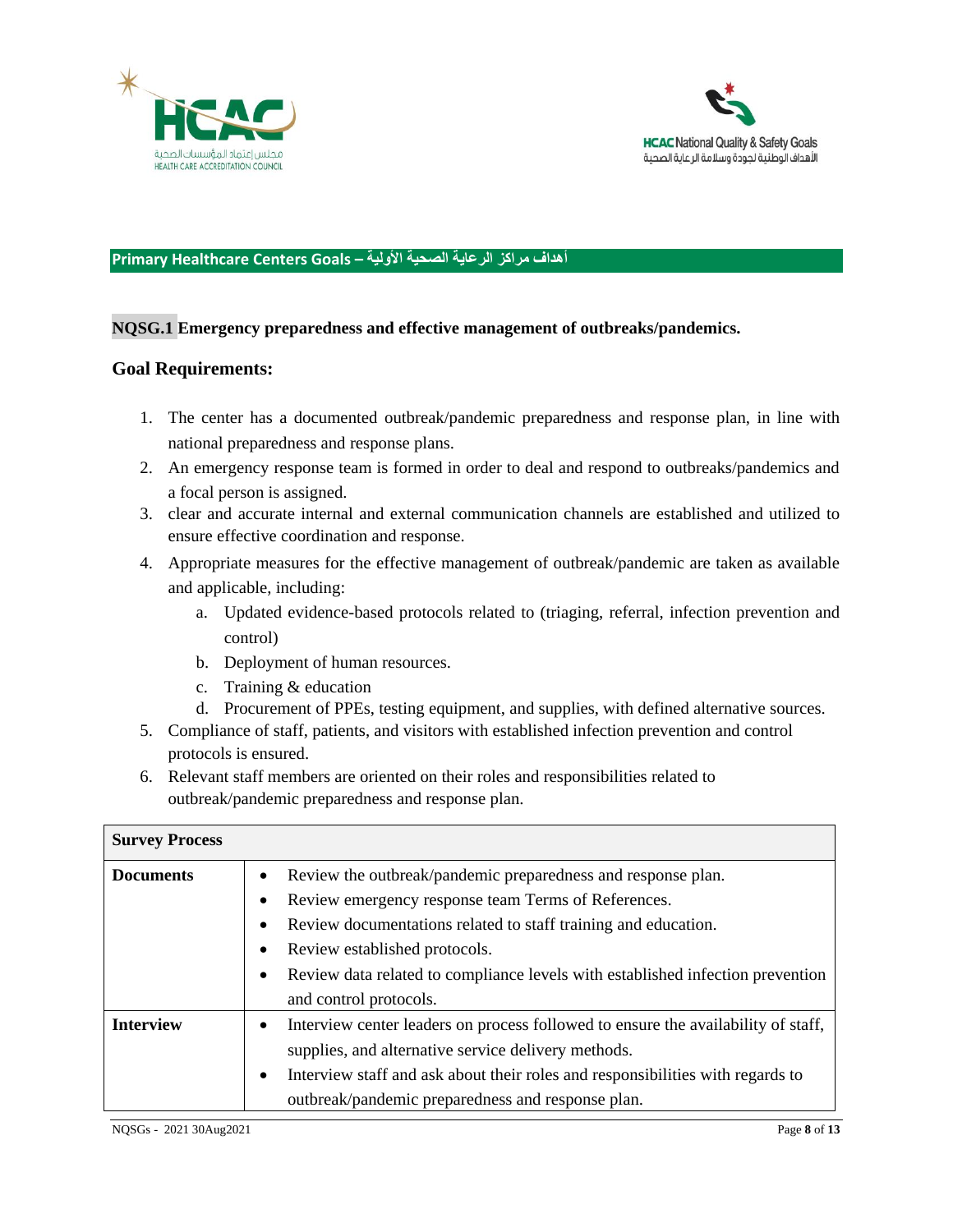



| <b>Observation</b> | Observe availability of PPEs, essential supplies, and equipment. |
|--------------------|------------------------------------------------------------------|
|                    | Observe compliance with established protocols.                   |

## **الهدف األول التأهب للطوارئ واإلدارة الفعالة لتفشي األوبئة و/أو الجوائح**

## **متطلبات تحقيق الهدف**

.7 لدى المركز خطة موثقة للتعامل مع الجائحة واالستجابة لها، بما يتماشى مع خطط التأهب واالستجابة الوطنية

- 8. تم تشكيل فريق الاستجابة للطوارئ للتعامل مع حالات تفشي الأوبئة / الجائحة وتم تعيين شخص مرجعي للفريق
- .9 توجد قنوات اتصال داخلية وخارجية واضحة ودقيقة ويتم استخدامها لضمان التنسيق واالستجابة الفعالة
- .10 تم اتخاذ التدابير المناسبة لإلدارة الفعالة لتفشي األوبئة/الجائحة حسب توافرها وقابليتها للتطبيق، والتي تتضمن:
- بروتوكوالت محدثة قائمة على أدلة علمية متعلقة بـ )الفرز، والتشخيص، وإدارة الحاالت، والوقاية من العدوى ومكافحتها(
	- توفير الموارد البشرية
		- التدريب والتعليم
	- توفير معدات الوقاية الشخصية وأجهزة الفحص واإلمدادات الالزمة مع تحديد مصادر بديلة.

.11 توجد اجراءات لمراقبة التزام الموظفين والمرضى والزائرين بتطبيق بروتوكوالت الوقاية من العدوى ومكافحتها .12 يتم توجيه الموظفين المعنيين بشأن أدوارهم ومسؤولياتهم المتعلقة بخطة التأهب للفاشية / الجائحة واالستجابة لها

| عملية التقييم               |                                                                                               |
|-----------------------------|-----------------------------------------------------------------------------------------------|
| مراجعة الوثائق<br>$\bullet$ | قم بمر اجعة خطة الاستعداد للتعامل مع الأوبئة/الجائحة والاستجابة لها                           |
|                             | قم بمراجعة الشروط المرجعية لفريق الاستجابة للطوارئ                                            |
| $\bullet$                   | قم بمر اجعة الوثائق والسجلات المتعلقة بتدريب وتثقيف العاملين                                  |
|                             | • قم بمراجعة البروتوكولات المطبقة                                                             |
| $\bullet$                   | قم بمر اجعة البيانات المتعلقة بمستويات الامتثال لبروتوكولات الوقاية من العدوى ومكافحتها       |
| مقابلة<br>$\bullet$         | قم بمقابلة قادة المركز بشأن الإجراءات المتبعة لضمان توافر الموظفين والإمدادات وطرق تقديم      |
|                             | الخدمة البديلة                                                                                |
| $\bullet$                   | قم بمقابلة الموظفين بشأن أدوار هم ومسؤولياتهم فيما يتعلق بالتأهب للجائحة وتطبيق خطة الاستجابة |
| ملاحظة<br>$\bullet$         | ملاحظة نوفر وسائل الحماية الشخصية، الإمدادات الأساسية، والأجهزة                               |
|                             | ملاحظة مدى الالتزام بالبروتوكولات المعمول بها                                                 |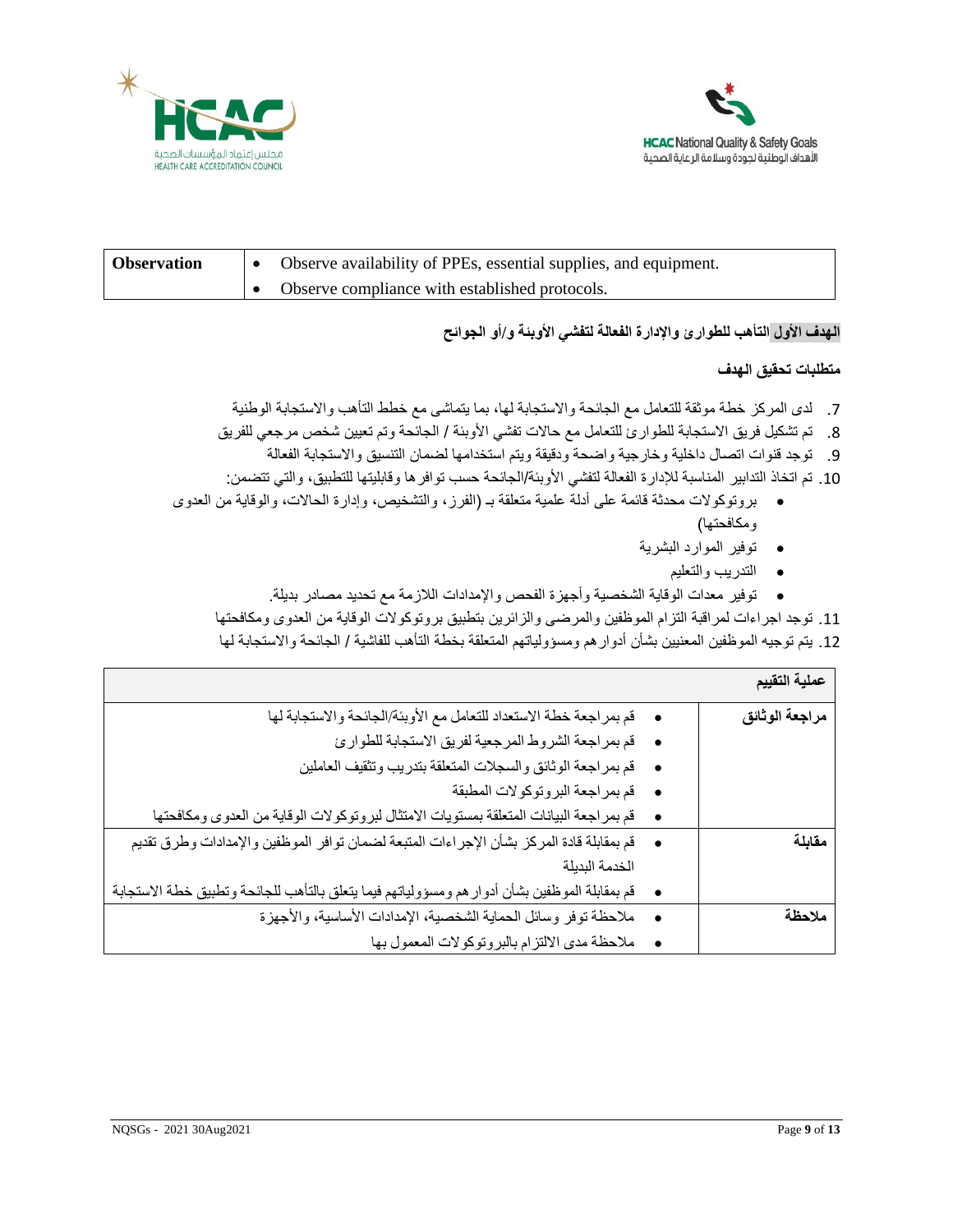



## **NQSG.2 Accessibility and continuity of the center's services to all clients are ensured.**

- 1. A collaborative process is followed to define barriers compromising access and continuity of care, with contribution from:(service providers, center leaders, clinical leaders, clients, community members, etc.)
- 2. Action plans are developed to eliminate or minimize identified barriers, including:
	- a. List of essential services (e.g. immunization, chronic medications, etc.)
	- b. List of defined barriers (e.g. geographical, environmental, structural, etc.)
	- c. Arrangements and communications with public health authorities to overcome barriers.
	- d. Alternative service delivery mechanisms (e.g. medication home-delivery, remote health counseling, hot line, online groups, etc.), as applicable.
- 3. Clients are informed of alternative service delivery mechanisms and how to utilize them.
- 4. Staff members are oriented on their roles in ensuring continuity of services and possible alternative delivery mechanisms.

| <b>Survey Process</b> |                                                                                                                                                                                                                                                                                                                                                 |
|-----------------------|-------------------------------------------------------------------------------------------------------------------------------------------------------------------------------------------------------------------------------------------------------------------------------------------------------------------------------------------------|
| <b>Documents</b>      | Review procedure related to defining the barriers to access care and barriers<br>$\bullet$<br>to service continuity.<br>Review action plan for minimizing and overcoming access barriers<br>٠<br>Review alternative service delivery strategies implemented to ensure the<br>$\bullet$<br>continuity of services in all circumstances.          |
| <b>Interview</b>      | Interview the Center's leadership/leadership team and service providers and<br>$\bullet$<br>ask regarding the process they have followed to define and minimize the<br>barriers, and ask what the main challenges they and the clients usually<br>encounter.                                                                                    |
| <b>Observation</b>    | Observe the center's physical environment and check if its support the easy<br>$\bullet$<br>access to care. e.g. emergency entrance<br>Observe the process of care (assessment, treatment, discharge and referral<br>$\bullet$<br>and check if its support the access to care.<br>Observe alternative service delivery methods, when available. |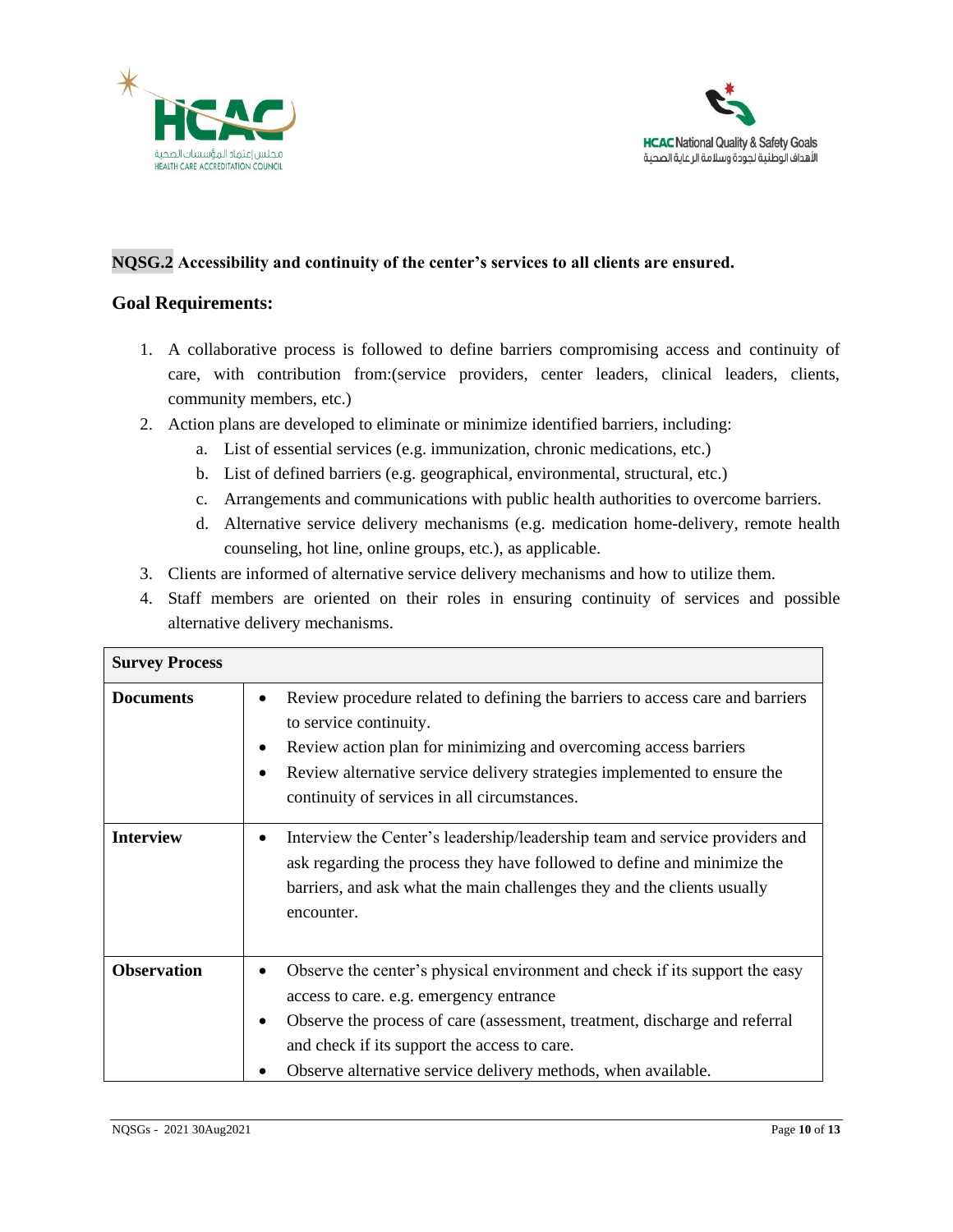



## **الهدف الثاني ضمان إمكانية الوصول إلى خدمات المركز واستمراريتها لجميع العمالء**

- .1 يتم اتباع عملية تعاونية لتحديد العوائق التي تعرقل الوصول إلى الرعاية واستمراريتها، بمساهمة من: )مقدمو الخدمات، وقادة المراكز، والكادر الطبي، والعملاء، وأفراد المجتمع، وما إلى ذلك)
	- .2 يتم تطوير خطط عمل إلزالة أو تقليل الحواجز المحددة، وتتضمن:
	- قائمة الخدمات األساسية )مثل التطعيم واألدوية المزمنة وما إلى ذلك(
	- قائمة الحواجز المحددة )على سبيل المثال، الجغرافية، والبيئية، والهيكلية، وما إلى ذلك(
		- الترتيبات واالتصاالت مع سلطات الصحة العامة للتغلب على العوائق.
	- آليات تقديم الخدمة البديلة )مثل توصيل األدوية إلى المنزل، واالستشارات الصحية عن بُعد، والخط الساخن، والمجموعات عبر الإنترنت، وما إلى ذلك)، حسب الاقتضاء.
		- 3. يتم إبلاغ العملاء بآليات تقديم الخدمات البديلة وكيفية الاستفادة منها.
		- .4 يتم توجيه الموظفين بشأن أدوارهم في ضمان استمرارية الخدمات وآليات تقديم الخدمة بطريق بديلة.

| عملية التقييم  |                                                                                           |
|----------------|-------------------------------------------------------------------------------------------|
| مراجعة الوثائق | قم بمر اجعة الإجراءات المتعلقة بتحديد العوائق التي تحول دون الوصول إلى الرعاية والحواجز   |
|                | التي تحول دون استمرارية الخدمة                                                            |
|                | قم بمراجعة خطة العمل المعدة لتقليل والتغلب على حواجز الوصول                               |
|                | قم بمر اجعة استر اتيجيات تقديم الخدمات البديلة المطبقة لضمان استمر ارية الخدمات في جميع   |
|                | الظروف                                                                                    |
| مقابلة         | قم بمقابلة فريق قيادة المركز ومقدمي الخدمات واسأل عن العملية التي اتبعوها لتحديد العوائق  |
|                | وتقليلها                                                                                  |
| ملاحظة         | مر اقبة البيئة المادية للمركز والتحقق مما إذا كان دعمها يسهل الوصول إلى الرعاية. على سبيل |
|                | المثال مدخل الطوارئ                                                                       |
|                | ملاحظة طرق تقديم الخدمة البديلة.                                                          |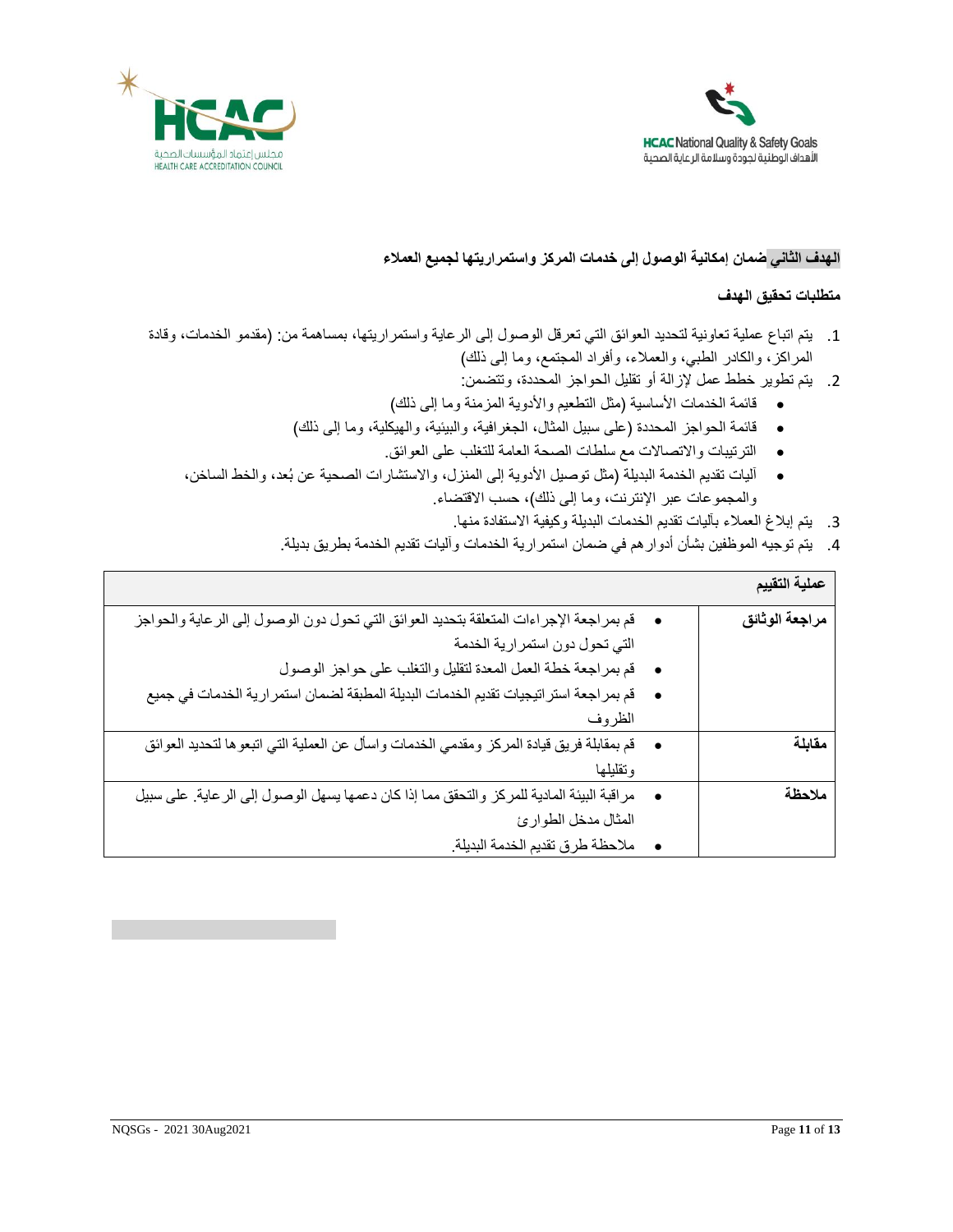![](_page_11_Picture_0.jpeg)

![](_page_11_Picture_1.jpeg)

## **NQSG.3Safe working environment to all staff members.**

- 1. There is a documented occupational health and safety program available to all staff, which includes:
	- a. Identification of work-related risks and hazards for each employee considering (medical conditions, work related illness, and work restrictions)
	- b. Instituted preventive measures to reduce occupational exposure to hazards
	- c. Exposure management and follow up
	- d. Implemented measures to protect staff against violence, bullying and harassment
	- e. Staff awareness and training
- 2. A process is in place to provide data on work related incidents and injuries, including those related to hazardous materials and wastes.
- 3. Staff member's education and training on their job-related risks is provided and documented.
- 4. Mechanisms to manage occupational related illnesses are available.
- 5. Evidence related to program implementation is available, including: periodic inspections, work related incidents and injuries reporting, and corrective and preventive actions taken.

| <b>Survey Process</b> |                                                                                                                                                    |
|-----------------------|----------------------------------------------------------------------------------------------------------------------------------------------------|
| <b>Documents</b>      | Review the center's staff health program, to verify its components.<br>$\bullet$                                                                   |
|                       | Review documentation of hazards identifications and assessment, and means to<br>prevent them in the center.                                        |
|                       | Review evidence of program implementation, including: (periodic inspections,<br>٠<br>incident reporting, corrective and preventive actions taken). |
|                       |                                                                                                                                                    |
| <b>Interview</b>      | Interview centers leader on the implementation of staff on occupational health<br>$\bullet$                                                        |
|                       | and safety program                                                                                                                                 |
| <b>Observation</b>    | Observe while touring the facility, the precautions that have been taken to<br>$\bullet$                                                           |
|                       | minimize or prevent work-related incidents and/or injuries, e.g., personal                                                                         |
|                       | protective equipment.                                                                                                                              |